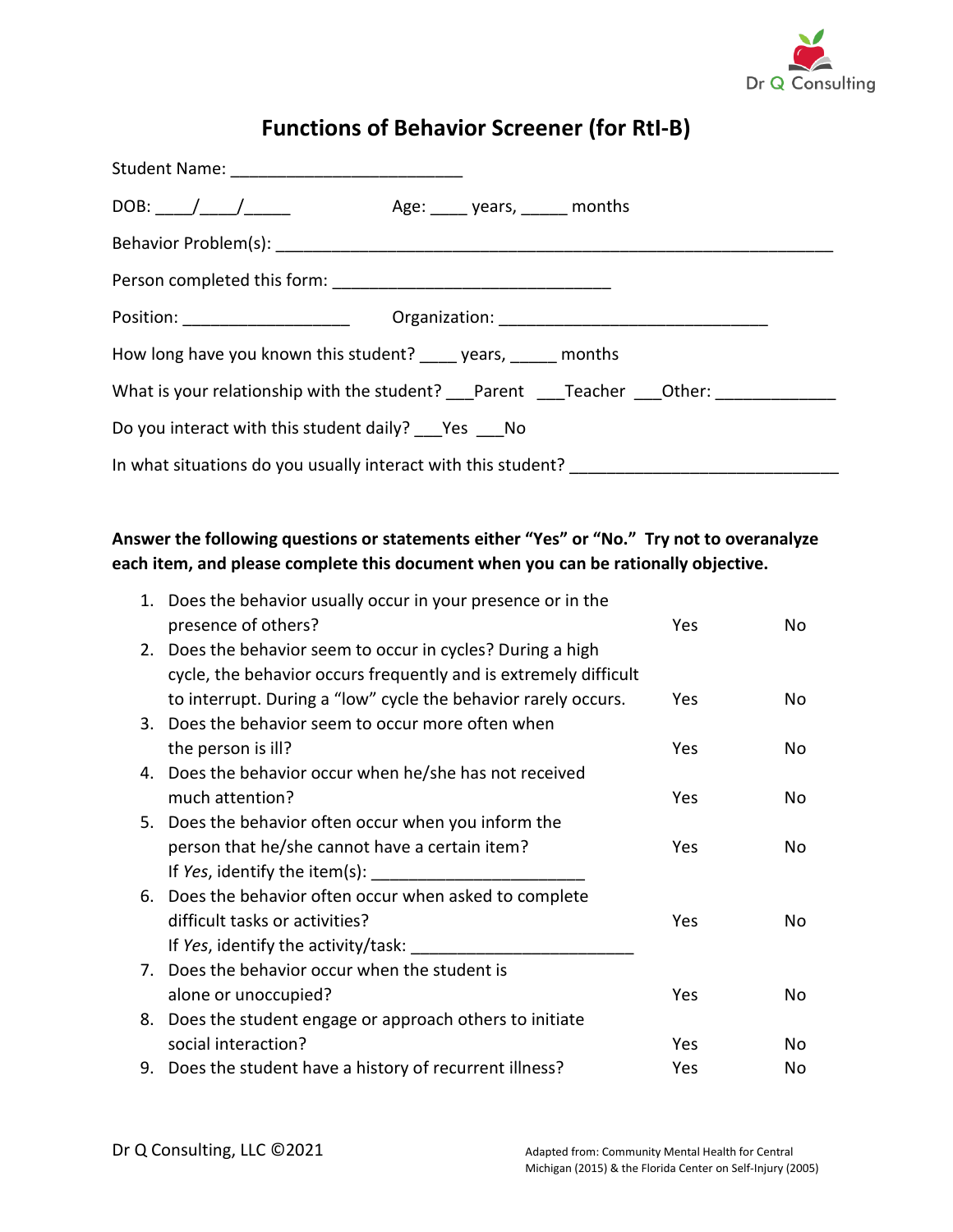

| 10. When the behavior occurs, do you often respond by giving     |     |    |
|------------------------------------------------------------------|-----|----|
| him/her a short break from an on-going task?                     | Yes | No |
| 11. When the behavior occurs, do you often respond by            |     |    |
| giving him/her a specific item (i.e. favorite food or toy)?      | Yes | No |
| 12. Does the behavior occur soon after you interacted with the   |     |    |
| student in some way, such as a reprimand or request?             | Yes | No |
| 13. The student is often noncompliant when asked to              |     |    |
| complete tasks.                                                  | Yes | No |
| 14. Does the student often engage in repetitive, stereotypical   |     |    |
| behaviors such as body rocking, hand/finger waving, object       |     |    |
| twirling, mouthing, etc.?                                        | Yes | No |
| 15. The behavior often occurs when you inform the student        |     |    |
| that he/she cannot engage in a particular activity.              | Yes | No |
| If Yes, name the activity:                                       |     |    |
| 16. When the student engages in the behavior, you ignore the     |     |    |
| behavior and it will likely stop.                                | Yes | No |
| 17. The behavior is often accompanied by other "emotional"       |     |    |
| responses, such as yelling or crying.                            | Yes | No |
| 18. Does the behavior occur regardless of what is happening      |     |    |
| in his/her immediate surrounding environment?                    | Yes | No |
| 19. The behavior often occurs when the immediate environment     |     |    |
| is very noisy or crowded.                                        | Yes | No |
| 20. The student is generally unresponsive to social stimulation. | Yes | No |
| 21. Does the behavior occur soon after you have taken away       |     |    |
| a preferred item from the student?                               | Yes | No |
| If Yes, name the item:                                           |     |    |
| 22. When the behavior occurs, you usually respond with some      |     |    |
| kind of interaction (i.e. verbal response, reprimand,            | Yes | No |
| comforting or assuring statements, etc.).                        |     |    |
| 23. The student often engages in annoying behaviors that         |     |    |
| produces attention.                                              | Yes | No |
| 24. The student often engages in annoying behaviors that         |     |    |
| produces access to a preferred activity/item.                    | Yes | No |
| If Yes, name the activity/item:                                  |     |    |
| 25. The behavior rarely occurs when you place few demands        |     |    |
| on the student or you leave him/her alone.                       | Yes | No |